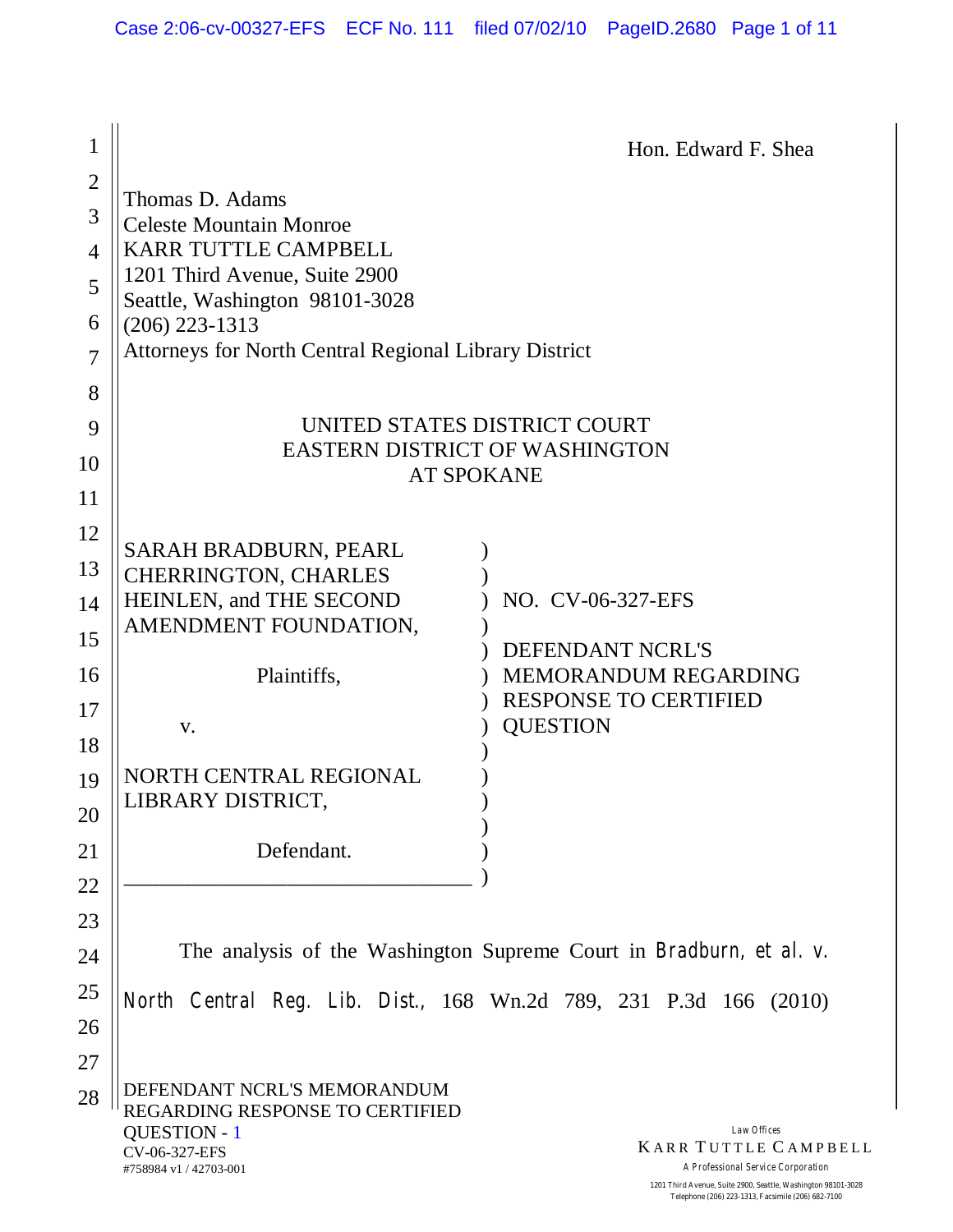("*Bradburn"*) answers all legal issues held in abeyance by this Court's September 30, 2008 order. (Dkt. 96). Neither Defendant North Central Regional Library District ("NCRL") nor Plaintiffs<sup>1</sup> contend that genuine issues of material fact remain unresolved. Accordingly, this Court should decide the pending cross-motions for summary judgment at this time based on *Bradburn* and the parties' previous submissions.

10

1

2

3

4

5

6

7

8

9

11

12

13

14

15

16

17

18

19

20

21

22

23

24

25

26

27

# **I.** *Bradburn resolves Plaintiffs'Article I, Section 5 claim.*

On May 6, 2010, the Washington State Supreme Court answered this Court's certified question, holding that:

a library can, subject to the limitations set forth in this opinion, filter Internet access for all patrons, including adults, without violating article I, section 5 of the Washington State Constitution.

*Bradburn*, 168 Wn.2d at 793.

The *Bradburn* court stated that it would conclude NCRL's filtering policy does not violate article I, section 5, on the record presented but recognized this Court must apply the decision to the case. *See Bradburn*, 168 Wn.2d at 818. Because *Bradburn* unequivocally held that NCRL's filtering policy was

<sup>1</sup> *See, e.g.*, Plaintiffs' Opposition to NCRL's Motion for Summary Judgment (Dkt. 53, pg. 1, lns. 2-3): "The facts crucial to resolving this case are not in dispute… .."

*Law Offices* **KARR TUTTLE CAMPBELL** *A Professional Service Corporation*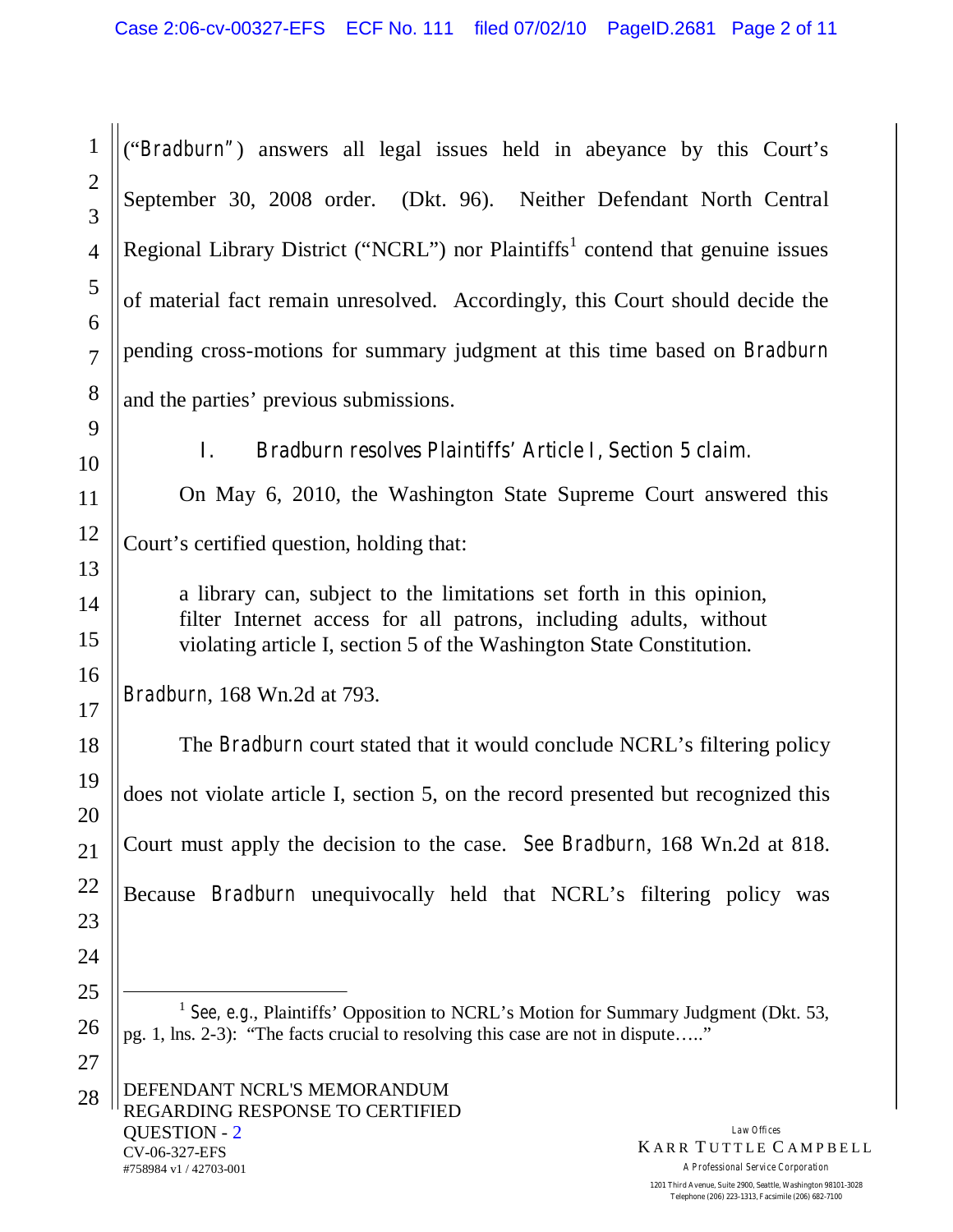consistent with article I, section 5 of the Washington State Constitution, summary judgment should be entered for NCRL on this claim. $2$ 

### **II. Plaintiff's First Amendment claim is foreclosed by ALA as explained in Bradburn**

Although *Bradburn* literally deals with Plaintiffs' state constitutional claim, the court drew heavily upon First Amendment law in evaluating Plaintiffs'challenges to NCRL's filtering policy. Thus, the *Bradburn* Court's analysis is highly instructive in resolving Plaintiffs' federal claim.

The First Amendment claim is based on two contentions: first, that NCRL's filtering policy is overbroad;<sup>3</sup> and second, that NCRL's filtering policy is a constitutionally impermissible content-based restriction on speech. Both arguments fail in light of *United States v. American Library Ass'n*, 539 U.S. 194, 123 S. Ct. 2297, 156 L. Ed. 2d 221 (2003) ("*ALA")* and other federal precedent as explained in *Bradburn.*

1

2

3

4

5

6

**Telephone (206) 223-1313, Facsimile (206) 682-7100**

<sup>&</sup>lt;sup>2</sup> In dealing with questions of state law, federal courts are bound by the decisions of the state's highest court. *See LaFrance Corp. v. Werttemberger*, 2008 LEXIS 98741 at \*4 (W.D. Wash. 2008) citing *Glendale Assocs., Ltd. v. NLRB*, 347 F.3d 1145, 1154 (9th Cir. 2003).

<sup>&</sup>lt;sup>3</sup> Plaintiffs claim overbreadth in "categorizations that fail to track constitutional requirements, filtering errors, and NCRL's policy of blocking entire web sites when a single page is deemed harmful to minors." *Bradburn*, 168 Wn.2d at 804.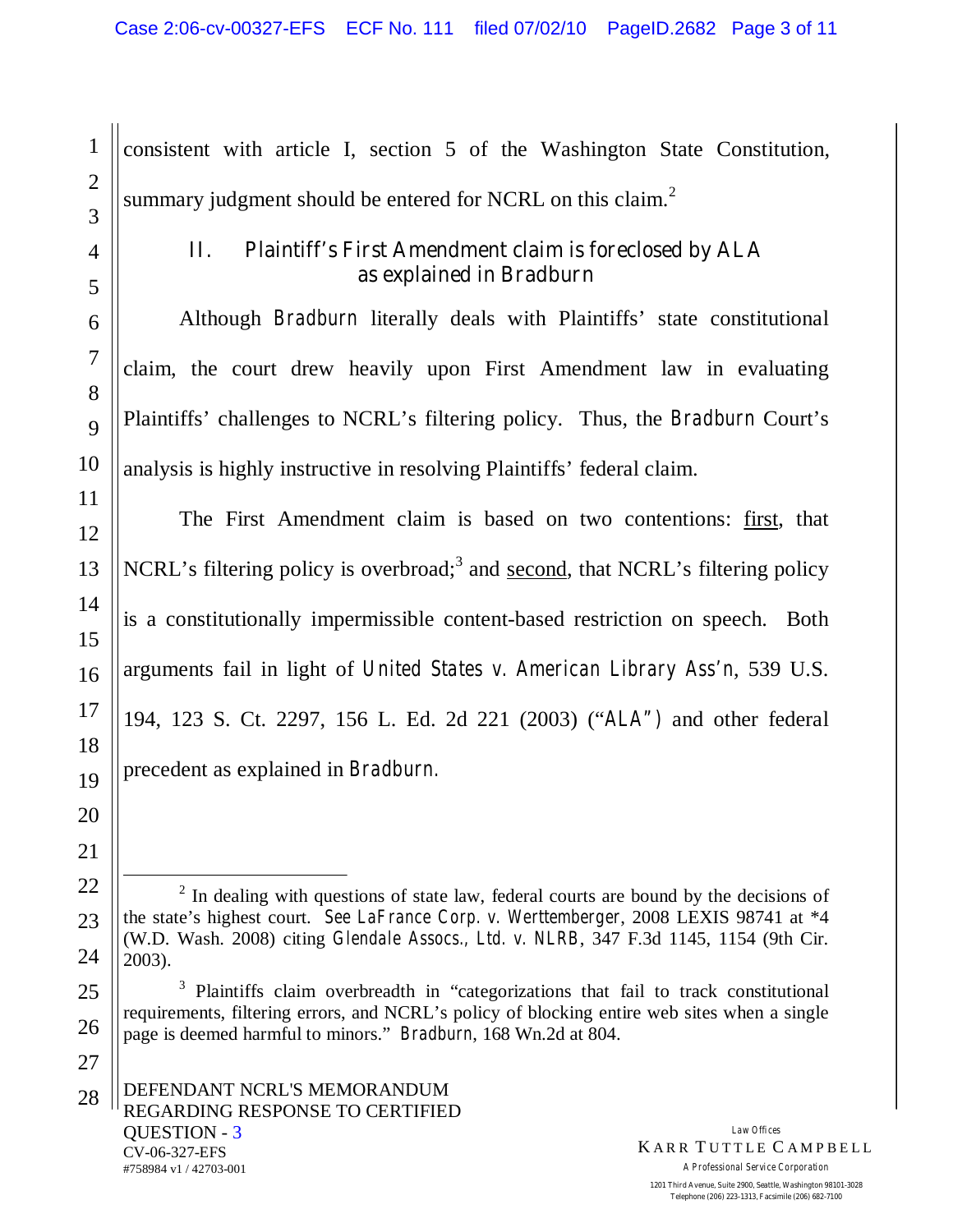| 1              | NCRL's filtering policy is not overbroad.<br>А.                                       |  |  |  |
|----------------|---------------------------------------------------------------------------------------|--|--|--|
| $\overline{2}$ | In evaluating Plaintiffs' overbreadth arguments for, the Bradburn court               |  |  |  |
| 3              |                                                                                       |  |  |  |
| $\overline{4}$ | followed First Amendment methodology:                                                 |  |  |  |
| 5              | Accordingly, in deciding whether the filtering policy suffers from                    |  |  |  |
| 6              | overbreadth under article I, section 5, our analytical approach aligns                |  |  |  |
| 7              | with the approach taken under the First Amendment.                                    |  |  |  |
| 8              | Bradburn, 168 Wn.2d at 801. In doing so, the Bradburn court noted that a              |  |  |  |
| 9              | majority (not a plurality) of the U.S. Supreme Court reached agreement in ALA         |  |  |  |
| 10             |                                                                                       |  |  |  |
| 11             | on several key points, including:                                                     |  |  |  |
| 12             | • "public forum analysis is inappropriate in determining whether a library            |  |  |  |
| 13             | can constitutionally filter certain Internet content." <i>Bradburn</i> , 168 Wn.2d at |  |  |  |
| 14             |                                                                                       |  |  |  |
| 15             | 804;                                                                                  |  |  |  |
| 16             | "strict scrutiny does not apply [to a library's collection decisions]." Id.           |  |  |  |
| 17             |                                                                                       |  |  |  |
| 18             | at $805$ ; and                                                                        |  |  |  |
| 19             | libraries must exercise discretion when building and maintaining a                    |  |  |  |
| 20             | collection and filtering policies aid in the collection of materials, not the removal |  |  |  |
| 21             |                                                                                       |  |  |  |
| 22             | of materials after having been selected. Id. (emphasis supplied).                     |  |  |  |
| 23<br>24       | Based on these and other rulings from ALA, the Bradburn court concluded               |  |  |  |
| 25             |                                                                                       |  |  |  |
| 26             | that "a library simply does not have to include all constitutionally protected        |  |  |  |
| 27             |                                                                                       |  |  |  |
| 28             | DEFENDANT NCRL'S MEMORANDUM                                                           |  |  |  |
|                | REGARDING RESPONSE TO CERTIFIED<br><b>QUESTION - 4</b><br>Law Offices                 |  |  |  |
|                | <b>KARR TUTTLE CAMPBELL</b><br>CV-06-327-EFS                                          |  |  |  |

#758984 v1 / 42703-001

*A Professional Service Corporation* **1201 Third Avenue, Suite 2900, Seattle, Washington 98101-3028 Telephone (206) 223-1313, Facsimile (206) 682-7100**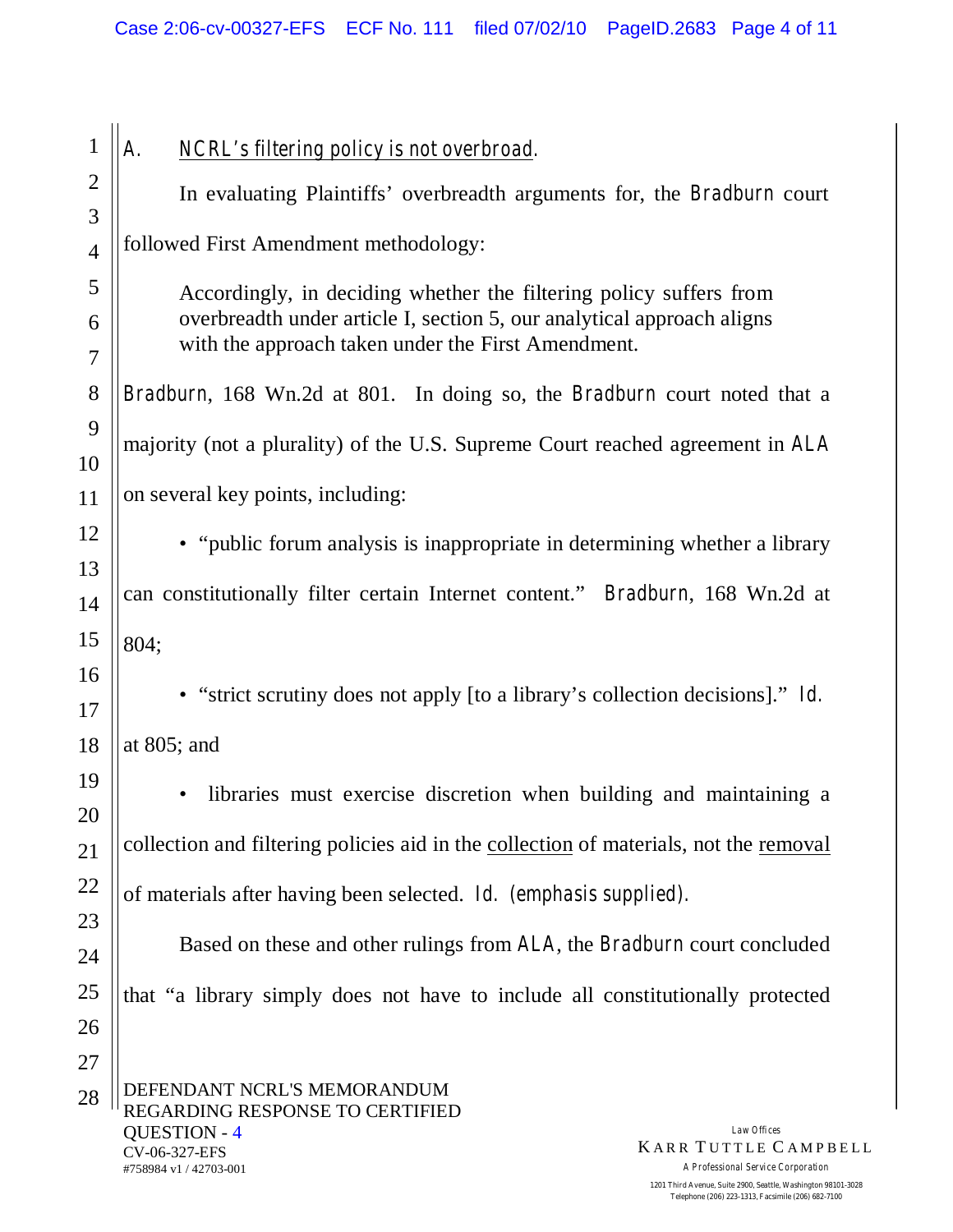materials in its collection" and that a filtering policy that denies access to particular categories of material is not necessarily overbroad. *Bradburn*, 168 Wn.2d at 808. Nothing in *ALA* or other federal First Amendment law warrants a different analysis and conclusion than that reached by the *Bradburn* court.

# *B. NCRL's filtering policy is not an impermissible content restriction under the First Amendment.*

The *Bradburn* court also drew upon federal First Amendment principles in rejecting the contention that NCRL's filtering policy is an unconstitutional content-based restriction on speech. The *Bradburn* court began its analysis of this issue by rejecting Plaintiffs'assertion that content-based restrictions are presumptively invalid and subject to strict scrutiny. *Bradburn*, 168 Wn.2d at 812 citing *National End. for Arts v. Finley*, 524 U.S. 569, 585, 118 S. Ct. 2168, 141 L. Ed. 2d 500 (1998)("content-based considerations that may be taken into account in the grant-making process are a consequence of the nature of arts funding") and *Arkansas Educ. Tele. Comm. v. Forbes*, 523 U.S. 666, 672-73, 118 S. Ct. 1633, 140 L. Ed. 2d 875 (1998). Instead, the *Bradburn* court agreed with *ALA* that Internet access in a public library is not subject to public forum analysis or heightened scrutiny. In light of the historical civic role of the public library, and the discretion a library must have to make judgments about the

*Law Offices* **KARR TUTTLE CAMPBELL** *A Professional Service Corporation* **1201 Third Avenue, Suite 2900, Seattle, Washington 98101-3028 Telephone (206) 223-1313, Facsimile (206) 682-7100**

1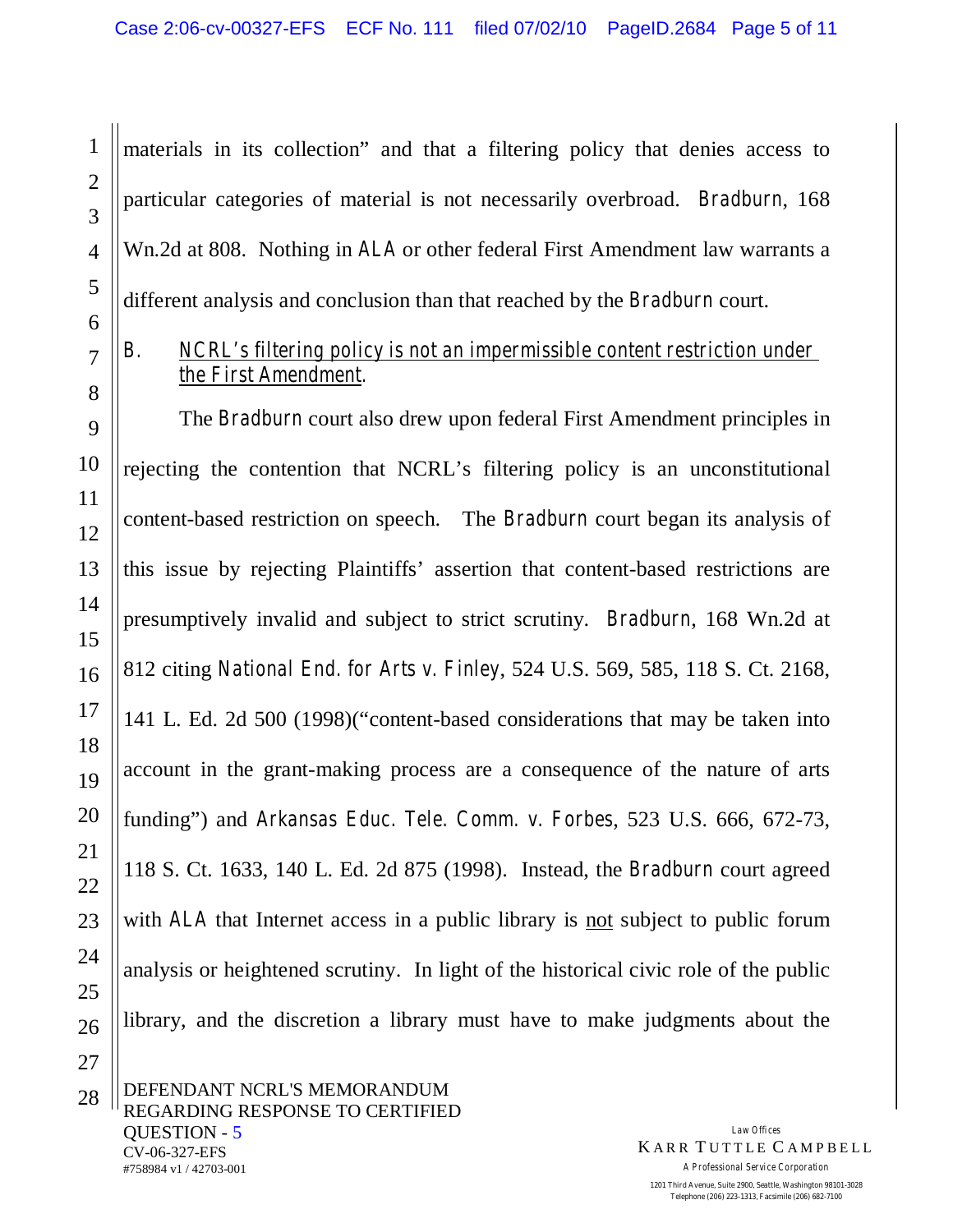makeup of its collection, the *Bradburn* court held that a filtering policy is constitutionally-permissible if it is reasonable in light of the library's mission and policies and is viewpoint neutral. *See Bradburn*, 168 Wn.2d at 811.

The *Bradburn* court determined that NCRL's filtering policy met that standard, noting that:

• NCRL's essential mission is to promote reading and lifelong learning. Thus, it is reasonable to restrict Internet access to maintain an environment conducive to study and contemplative thought;

• NCRL serves as the *de facto* school library in more than half of its branches. Unfiltered Internet access is not well-suited to the education of children and may adversely affect other patrons and library staff as well;

• NCRL patrons have practical alternatives when content is blocked; and

• NCRL's filtering policy draws no distinctions based on the speaker's viewpoint. *Bradburn*, 168 Wn.2d at 816-17.

The *Bradburn* court correctly applied *ALA* and other First Amendment principles in evaluating Plaintiffs'state constitutional claim. The operative facts surrounding Plaintiffs' First Amendment claim, and the rational basis test against which the facts are judged, are no different. Plaintiffs may advocate for

DEFENDANT NCRL'S MEMORANDUM REGARDING RESPONSE TO CERTIFIED QUESTION - 6 CV-06-327-EFS #758984 v1 / 42703-001

*Law Offices* **KARR TUTTLE CAMPBELL** *A Professional Service Corporation* **1201 Third Avenue, Suite 2900, Seattle, Washington 98101-3028 Telephone (206) 223-1313, Facsimile (206) 682-7100**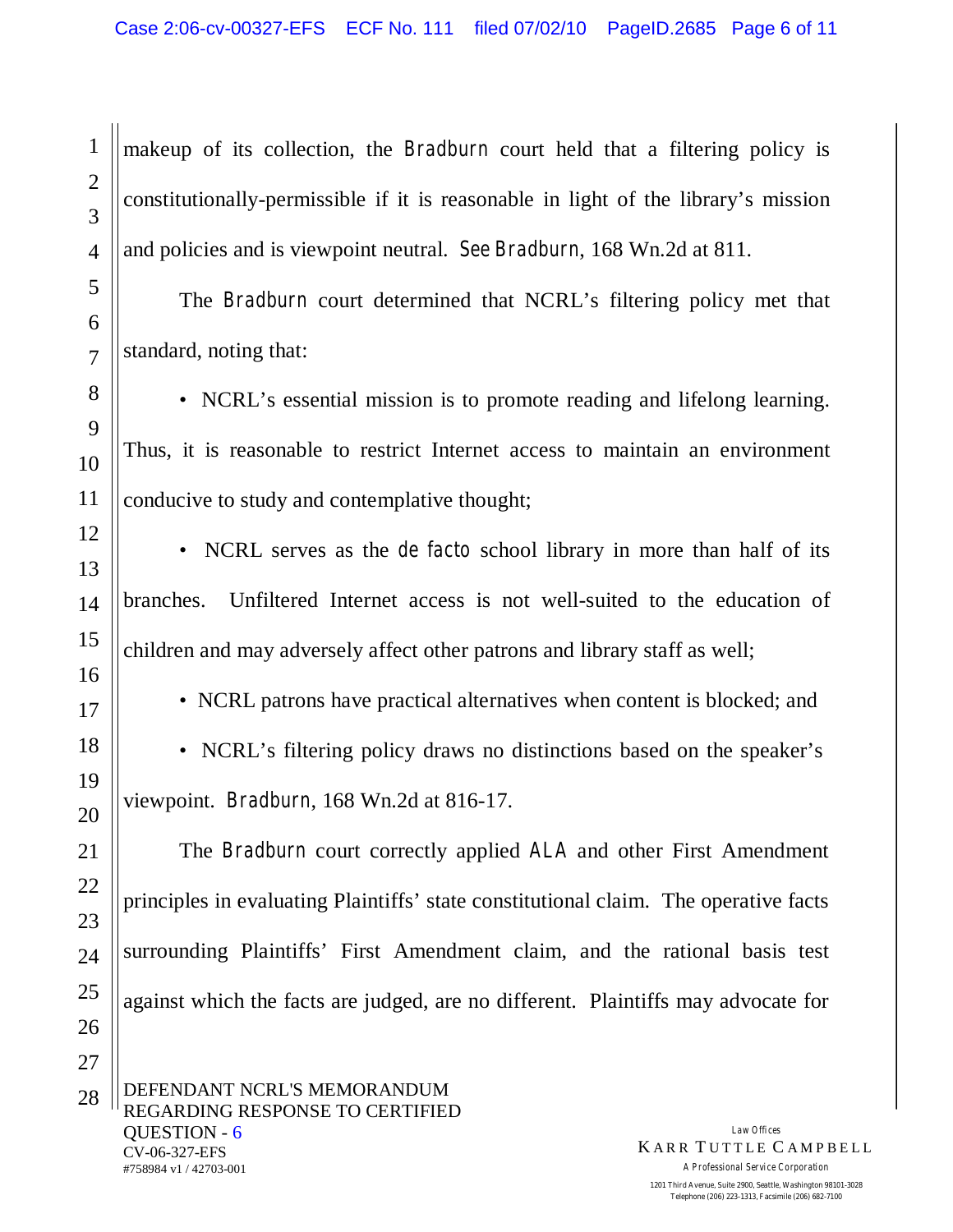1 2 3 4 5 6 7 8 9 10 11 12 13 14 15 16 17 18 19 20 21 22 heightened scrutiny but federal law does not support them. Indeed, in *Ass'n. of Christian Schools v. Stearns*, No. 08-56320, 2010 U.S. App. LEXIS 745, at \*3 (9th Cir. Jan. 12, 2010), <sup>4</sup> the Ninth Circuit recently cited *ALA*, *Finley*, and *Forbes* (as did the *Bradburn* court) in recognizing that content-based restrictions on speech are subject only to rational basis scrutiny when the government is performing a function requiring subjective judgment. The Court wrote: The Supreme Court has rejected heightened scrutiny where, as here, the government provides a public service that, by its nature, requires evaluations of and distinctions based on the content of speech. Similarly, a Texas district court recently relied upon *ALA* and *Finley* for the same principle: when a public service requires the drawing of content-based distinctions, the decisions that are made are subject to rational basis review. *Institute for Creation for Research Graduate School v. Texas Higher Educ. Coordinating Bd.,* No. A-09-CA-382-SS, 2010 U.S. Dist. LEXIS 60699, at \*46- 47 (W.D. Tex. June 18, 2010). As these decisions demonstrate, *Bradburn's* application of a rational basis

review to NCRL's filtering policy follows from a correct interpretation of *ALA*

23

24

25

26

27

 $\overline{a}$ <sup>4</sup> In *Stearns*, the court affirmed a district court's determination that the University of California's admission policy met First Amendment and Equal Protection standards on its face and as applied.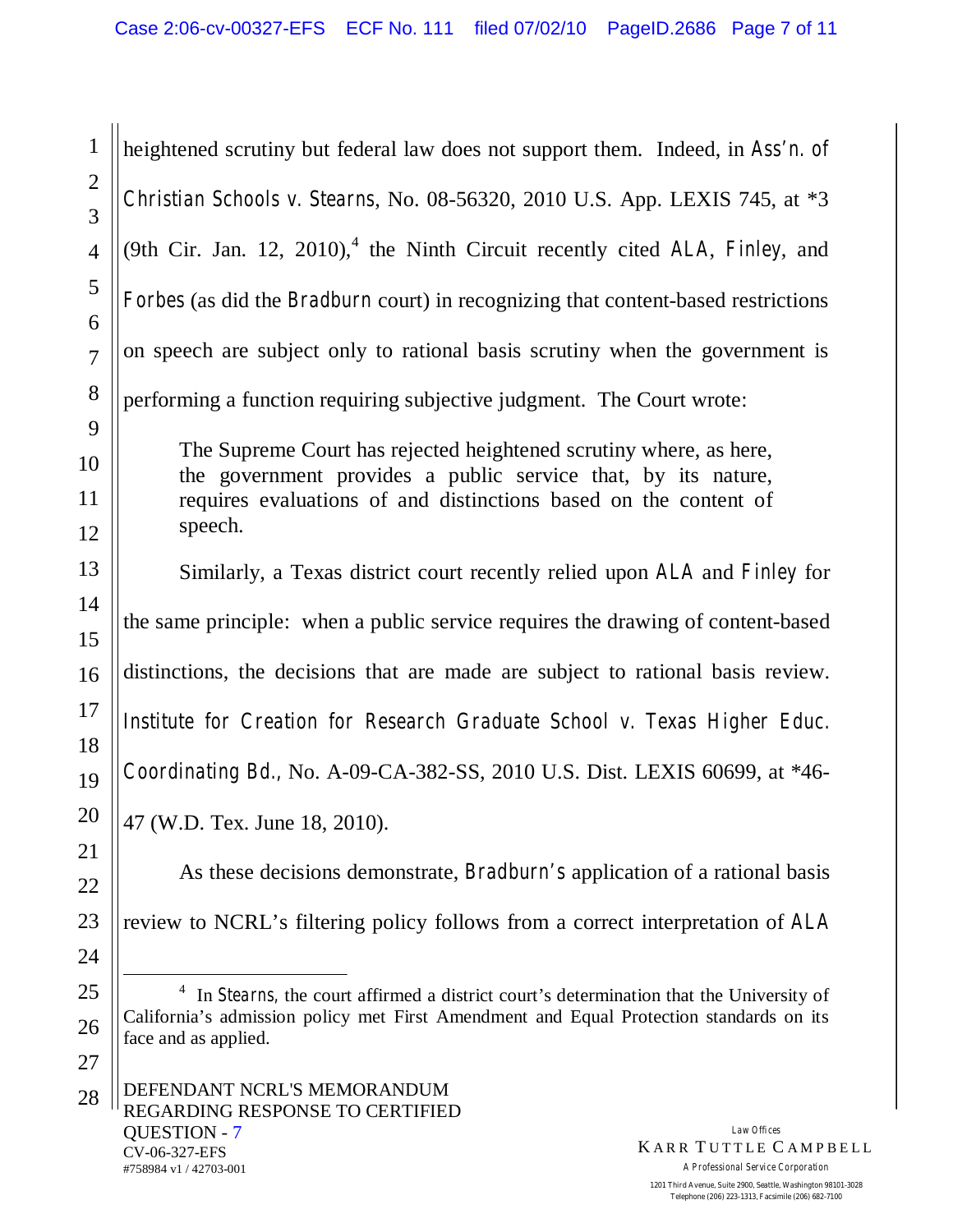and First Amendment principles. Plaintiffs nevertheless urge this Court to strike down NCRL's filtering policy because of their view that *ALA* requires filtering to stop when an adult patron requests it. *ALA* does not stand for this proposition. Instead, *ALA* supports libraries' use of filtering in making collection decisions as long as a mechanism exists for adult patrons to seek the unblocking of erroneously blocked content consistent with the library's legitimate collection development policies. 539 U.S. at 214-19. NCRL has precisely such a mechanism in place. *See Bradburn,* 168 Wn.2d at 798. Nothing in *ALA* empowers an adult patron to override the reasonable decisions of a library about the access to internet content. Indeed, in his concurring opinion Justice Breyer specifically noted that libraries might, by local law or practice, restrict the ability of patrons to obtain overblocked internet material. 539 U.S. at 219-220.<sup>5</sup>

*ALA,* in any event, is less about the nuances of the concurring and plurality opinions than the central idea that public libraries have broad discretion to shape their collection and their reasonable decisions are not subject to heightened scrutiny. As the *Bradburn* court observed, "the crux of the issue is NCRL's discretion regarding what will be added to its collection." *Bradburn*,

<sup>5</sup> Like the plurality, Justice Breyer observed pragmatically that although filtering software is imperfect, "no one has presented any clearly superior or better fitting alternatives." 539 U.S. at 219.

1

2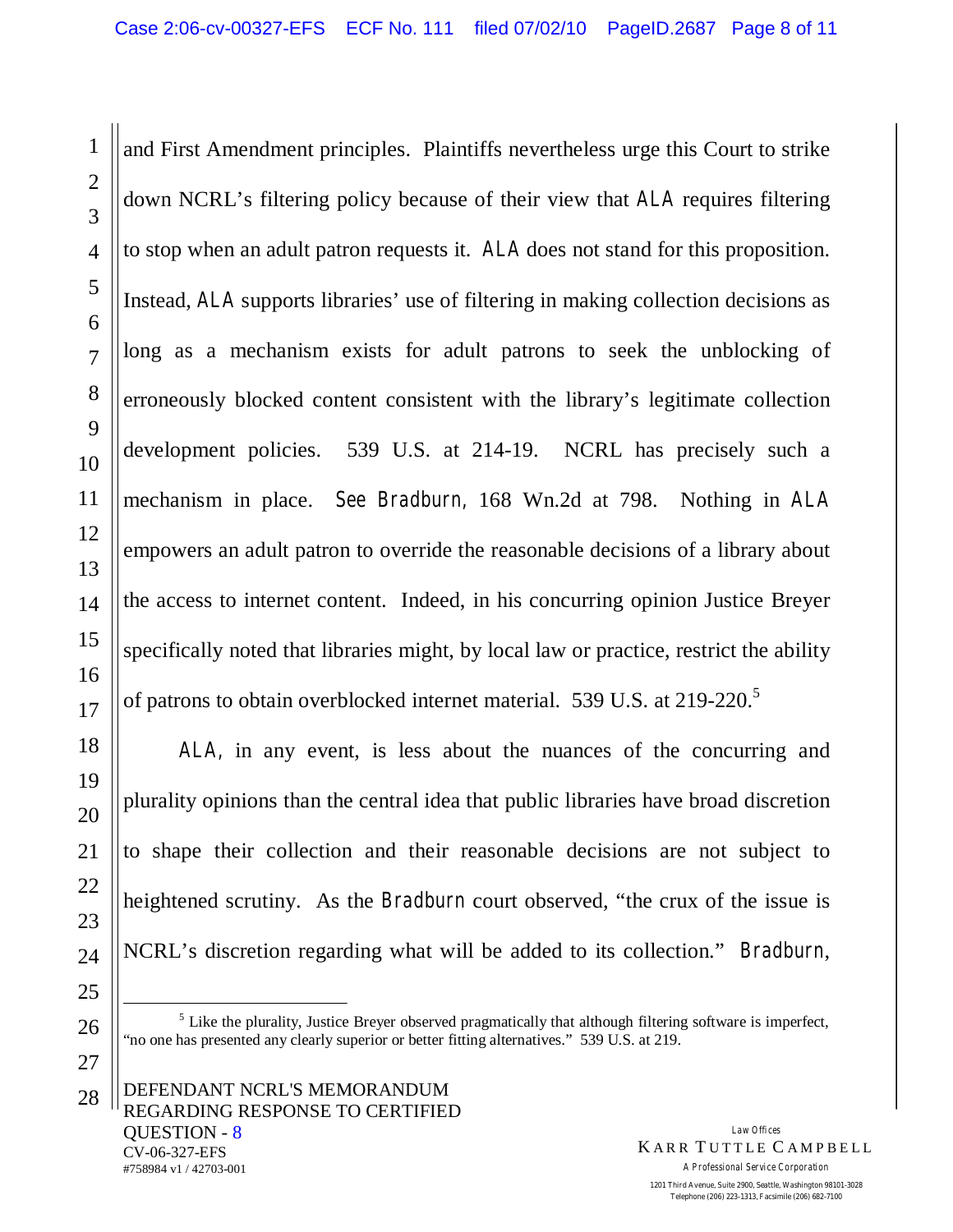168 Wn.2d at 810. As to that issue, there simply is no imperative that a public library provide adult patrons access to all constitutionally-protected content available on the internet. Under *ALA*, libraries may appropriately use internet filtering for collection development if mechanisms exist for patrons to obtain access to material inadvertently blocked. The *Bradburn* court applied this essential principle from *ALA* and this Court should do the same.

#### **III. Unpublished Authorities**

Pursuant to LR 7.1(g)(3), NCRL attaches copies of *Ass'n. of Christian Schools v. Stearns,* 2010 Lexis 745 (9<sup>th</sup> Cir. 2010) and *Institute for Creation for Research v. Texas Higher Educ.,* 2010 Lexis 60699 (W.D. Tex. 2010).

#### **IV. Conclusion**

For these reasons, and for the reasons set forth in its earlier summary judgment submissions, NCRL asks this Court to enter summary judgment in its favor on Plaintiffs'claims under article I, section 5 of the Washington State Constitution and the First Amendment to the U.S. Constitution.

DEFENDANT NCRL'S MEMORANDUM REGARDING RESPONSE TO CERTIFIED QUESTION - 9 CV-06-327-EFS #758984 v1 / 42703-001 22 23 24 25 26 27 28 // // // //

1

2

3

4

5

6

7

8

9

10

11

12

13

14

15

16

17

18

19

20

21

*Law Offices* **KARR TUTTLE CAMPBELL** *A Professional Service Corporation*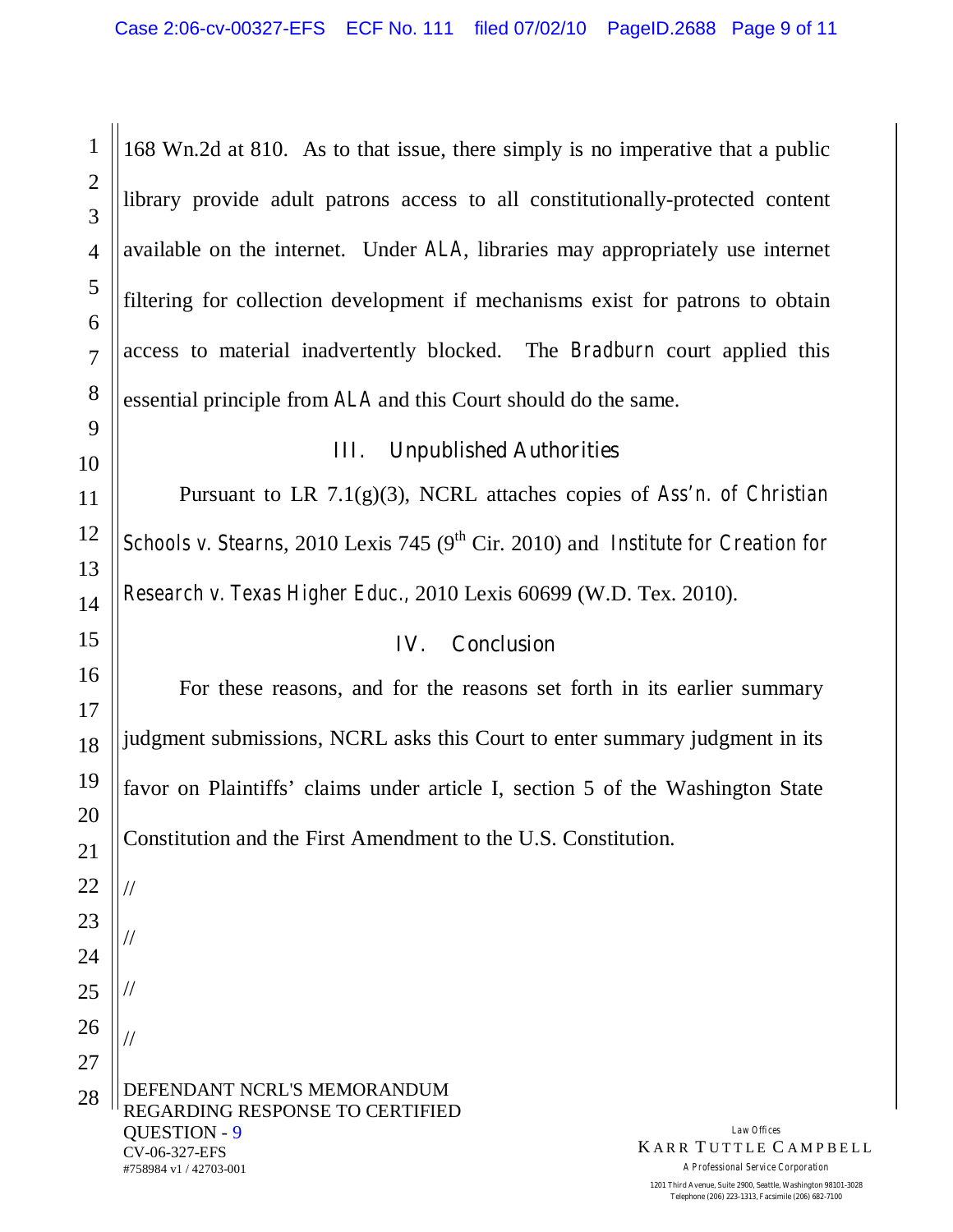| 1              |                                                         |                                                                                  |
|----------------|---------------------------------------------------------|----------------------------------------------------------------------------------|
| $\overline{2}$ | DATED this $2^{nd}$ day of July, 2010                   |                                                                                  |
| 3              |                                                         |                                                                                  |
| 4              |                                                         | KARR TUTTLE CAMPBELL                                                             |
| 5              |                                                         |                                                                                  |
| 6              |                                                         | By:/s/Thomas D. Adams<br>Thomas D. Adams, WSBA #18470                            |
| 7              |                                                         | E-mail – tadams@karrtuttle.com                                                   |
|                |                                                         | Celeste Mountain Monroe, WSBA #35843                                             |
| 8              |                                                         | E-mail – cmonroe@karrtuttle.com                                                  |
| 9              |                                                         | <b>Attorneys for Defendant North Central</b><br><b>Regional Library District</b> |
| 10             |                                                         | KARR TUTTLE CAMPBELL                                                             |
| 11             |                                                         | 1201 Third Ave., Ste. 2900                                                       |
| 12             |                                                         | Seattle, WA 98101<br>Telephone: 206.233.1313                                     |
| 13             |                                                         | Facsimile: 206.682.7100                                                          |
| 14             |                                                         |                                                                                  |
| 15             |                                                         |                                                                                  |
| 16             |                                                         |                                                                                  |
| 17             |                                                         |                                                                                  |
| 18             |                                                         |                                                                                  |
| 19             |                                                         |                                                                                  |
|                |                                                         |                                                                                  |
| 20             |                                                         |                                                                                  |
| 21             |                                                         |                                                                                  |
| 22             |                                                         |                                                                                  |
| 23             |                                                         |                                                                                  |
| 24             |                                                         |                                                                                  |
| 25             |                                                         |                                                                                  |
| 26             |                                                         |                                                                                  |
| 27             |                                                         |                                                                                  |
| 28             | DEFENDANT NCRL'S MEMORANDUM                             |                                                                                  |
|                | REGARDING RESPONSE TO CERTIFIED<br><b>QUESTION - 10</b> | Law Offices                                                                      |
|                | CV-06-327-EFS                                           | <b>KARR TUTTLE CAMPBE</b>                                                        |

#758984 v1 / 42703-001

 $ELL$ *A Professional Service Corporation*